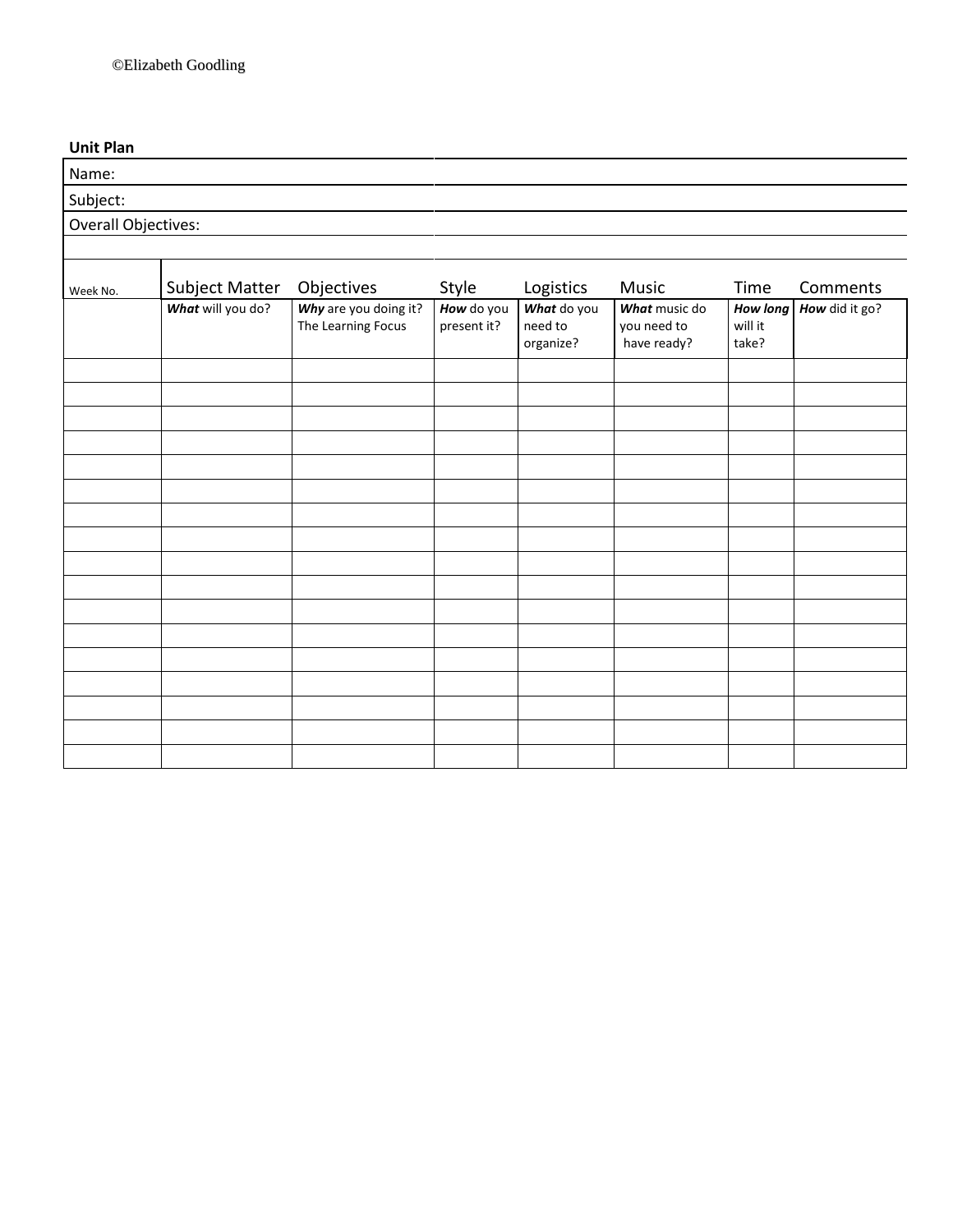# **SAMPLE Unit Plan**

Subject:

Name:

# Overall Objectives:

| Week No | <b>Subject Matter</b>                                                                                                                                                                                                       | Objectives                                                                                                                                                                                     | <b>Style</b>                                                                                   | Logistics                                                                                                                                                                                                                                                                                                                                                                            | <b>Music</b>                                                                    | Time                   | Comments                                                                                                  |
|---------|-----------------------------------------------------------------------------------------------------------------------------------------------------------------------------------------------------------------------------|------------------------------------------------------------------------------------------------------------------------------------------------------------------------------------------------|------------------------------------------------------------------------------------------------|--------------------------------------------------------------------------------------------------------------------------------------------------------------------------------------------------------------------------------------------------------------------------------------------------------------------------------------------------------------------------------------|---------------------------------------------------------------------------------|------------------------|-----------------------------------------------------------------------------------------------------------|
|         | What will you do?                                                                                                                                                                                                           | Why are you doing<br>it? The Learning<br>Focus                                                                                                                                                 | How do you<br>present it?                                                                      | What do you need<br>to organize?                                                                                                                                                                                                                                                                                                                                                     | <b>What music</b><br>do you need<br>to have<br>ready?                           | How long will<br>take? | How did it go?<br>And<br>miscellaneous<br>comments.                                                       |
| 1       | Introduction to concepts of<br>time (beat, note values,<br>meter, acceleration,<br>deceleration), space<br>(axial/locomotor; near/far;<br>high, middle, low levels),<br>qualities of movement<br>(strong/light, free/bound) | For students to enjoy<br>moving freely within<br>the dance studio, get<br>to know each other,<br>and become<br>experientially familiar<br>with the basic<br>vocabulary of the<br>dance medium. | <b>Discovery</b><br>Styles: F:<br>Guided<br>Discovery and<br>G: Convergent<br><b>Discovery</b> | Expect initial self-<br>consciousness, so be<br>prepared with<br>energetic, up-beat<br>music; be very specific<br>with tasks. Take time<br>to thoroughly explore<br>each concept.                                                                                                                                                                                                    | Mickey Hart:<br>The Edge                                                        | Two 2-hour clas.       | On 3rd day, show<br>video, "Power of<br>Dance" from<br>Dancing series,<br>discuss.                        |
| 2       | Introduction to dance<br>technique:<br>Warm-up:<br>*Core<br>*Sitting stretches                                                                                                                                              | To understand spatial<br>organization in the<br>dance class:<br>axial/floor work,<br>locomotor sequences<br>on the diagonal.<br>To learn basic dance<br>vocabulary.                            | Reproduction<br>Styles:<br>A: Cued<br>Response                                                 | Task sheets for warm-<br>up; Practice chart and<br>explain roles and<br>expectations.<br>Explain spatial<br>organization and<br>take time to organize<br>lines & rows for floor<br>work, to organize<br>lines for across-the-<br>floor sequence, pairs<br>in diagonal work;<br>take time to work<br>with students on<br>getting themselves<br>organized spatially<br>and temporally. | <b>Brent Lewis:</b><br>Mumbo<br>Jumbo<br>Patrick<br>O'Hearn:<br>Sacred<br>Heart | Two 2-hr. class        | On day 3, do<br>self-directed warm-<br>up and structured<br>improvisation in<br>mirroring,<br>responding. |
| 3       | Note Values Phrase. Expand<br>on the warm-up.<br><b>Introduce Motif Writing</b><br>symbols                                                                                                                                  | For students to<br>understand symbol<br>systems for dance and<br>how to use them to<br>analyze movement,<br>record sequences, and<br>enable creative and<br>individual expression.             | C: Reciprocal                                                                                  | Criteria sheets for plies,<br>poster of Style C:<br>Reciprocal.                                                                                                                                                                                                                                                                                                                      |                                                                                 | Three 2-hr.<br>classes | On day 3, use self-<br>directed stretching.                                                               |
| 4       | Directions phrase. Introduce<br>Directions symbols. Review<br>Motif Writing symbols                                                                                                                                         | More application of<br>analyzing, writing and<br>reading skills                                                                                                                                | Style D: Self-<br>Check                                                                        | Have criteria sheets and<br>Style D: Self-Check<br>poster                                                                                                                                                                                                                                                                                                                            | <b>Brent Lewis:</b><br>Jungle Sugar   classes                                   | Three 2-hr.            | On day 3, yoga and<br>relaxation.                                                                         |
|         |                                                                                                                                                                                                                             |                                                                                                                                                                                                |                                                                                                |                                                                                                                                                                                                                                                                                                                                                                                      |                                                                                 |                        |                                                                                                           |
|         |                                                                                                                                                                                                                             |                                                                                                                                                                                                |                                                                                                |                                                                                                                                                                                                                                                                                                                                                                                      |                                                                                 |                        |                                                                                                           |
|         |                                                                                                                                                                                                                             |                                                                                                                                                                                                |                                                                                                |                                                                                                                                                                                                                                                                                                                                                                                      |                                                                                 |                        |                                                                                                           |
|         |                                                                                                                                                                                                                             |                                                                                                                                                                                                |                                                                                                |                                                                                                                                                                                                                                                                                                                                                                                      |                                                                                 |                        |                                                                                                           |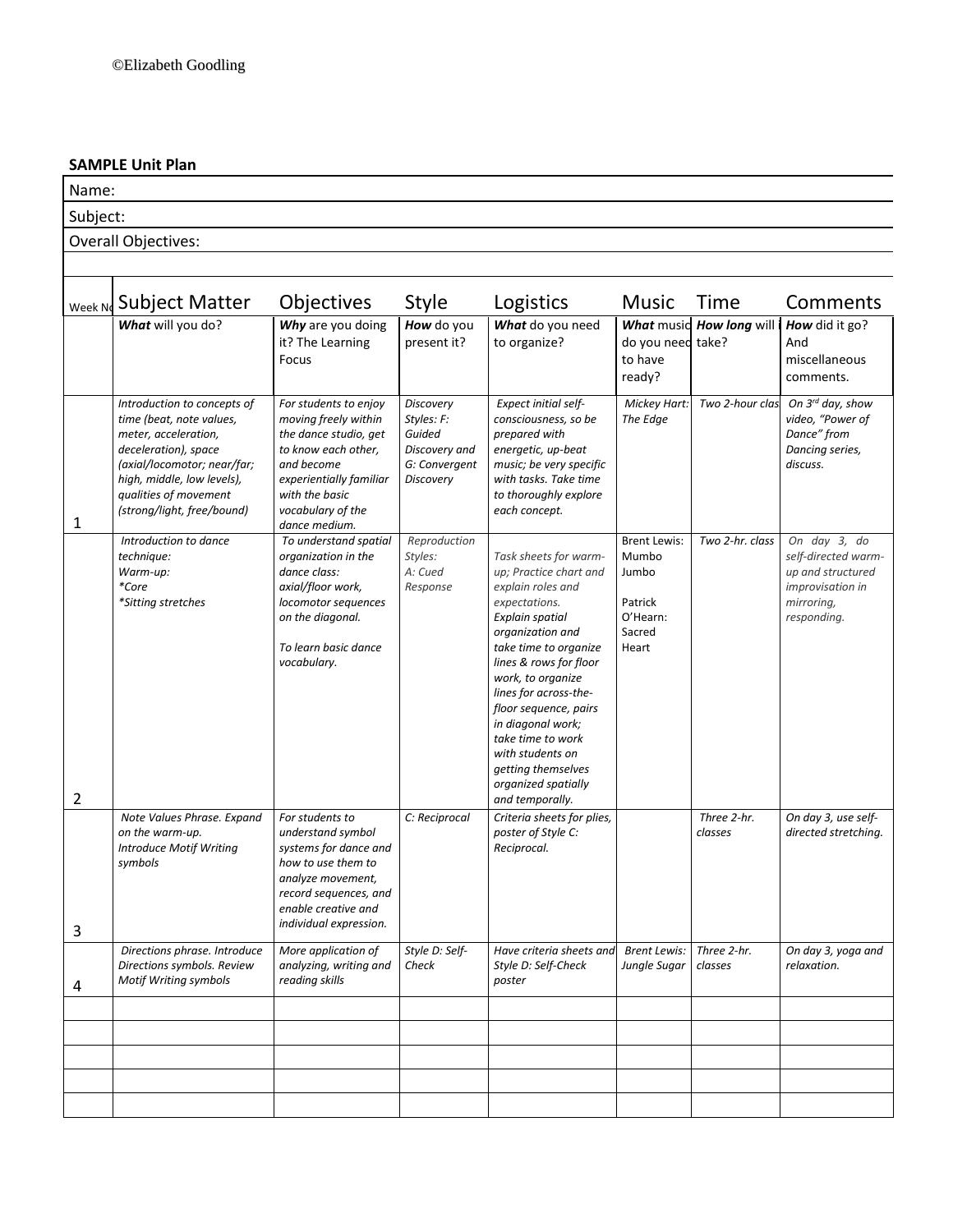### **Lesson Plan**

| Lesson Pian         |                       |                                                |                             |                                     |                                                   |                           |                |  |
|---------------------|-----------------------|------------------------------------------------|-----------------------------|-------------------------------------|---------------------------------------------------|---------------------------|----------------|--|
| Name:               |                       |                                                |                             |                                     |                                                   |                           |                |  |
| Subject:            |                       |                                                |                             |                                     |                                                   |                           |                |  |
| Overall Objectives: |                       |                                                |                             |                                     |                                                   |                           |                |  |
|                     |                       |                                                |                             |                                     |                                                   |                           |                |  |
| Episode             | <b>Subject Matter</b> | Objectives                                     | Style                       | Logistics                           | Music                                             | Time                      | Comments       |  |
|                     | <b>Specific Tasks</b> | Why are you doing<br>it? The Learning<br>Focus | How do<br>you<br>present it | What do you<br>need to<br>organize? | What<br>music do<br>you need<br>to have<br>ready? | How long will it<br>take? | How did it go? |  |
|                     |                       |                                                |                             |                                     |                                                   |                           |                |  |
|                     |                       |                                                |                             |                                     |                                                   |                           |                |  |
|                     |                       |                                                |                             |                                     |                                                   |                           |                |  |
|                     |                       |                                                |                             |                                     |                                                   |                           |                |  |
|                     |                       |                                                |                             |                                     |                                                   |                           |                |  |
|                     |                       |                                                |                             |                                     |                                                   |                           |                |  |
|                     |                       |                                                |                             |                                     |                                                   |                           |                |  |
|                     |                       |                                                |                             |                                     |                                                   |                           |                |  |
|                     |                       |                                                |                             |                                     |                                                   |                           |                |  |
|                     |                       |                                                |                             |                                     |                                                   |                           |                |  |
|                     |                       |                                                |                             |                                     |                                                   |                           |                |  |
|                     |                       |                                                |                             |                                     |                                                   |                           |                |  |
|                     |                       |                                                |                             |                                     |                                                   |                           |                |  |
|                     |                       |                                                |                             |                                     |                                                   |                           |                |  |
|                     |                       |                                                |                             |                                     |                                                   |                           |                |  |
|                     |                       |                                                |                             |                                     |                                                   |                           |                |  |
|                     |                       |                                                |                             |                                     |                                                   |                           |                |  |
|                     |                       |                                                |                             |                                     |                                                   |                           |                |  |
|                     |                       |                                                |                             |                                     |                                                   |                           |                |  |
|                     |                       |                                                |                             |                                     |                                                   |                           |                |  |
|                     |                       |                                                |                             |                                     |                                                   |                           |                |  |
|                     |                       |                                                |                             |                                     |                                                   |                           |                |  |
|                     |                       |                                                |                             |                                     |                                                   |                           |                |  |
|                     |                       |                                                |                             |                                     |                                                   |                           |                |  |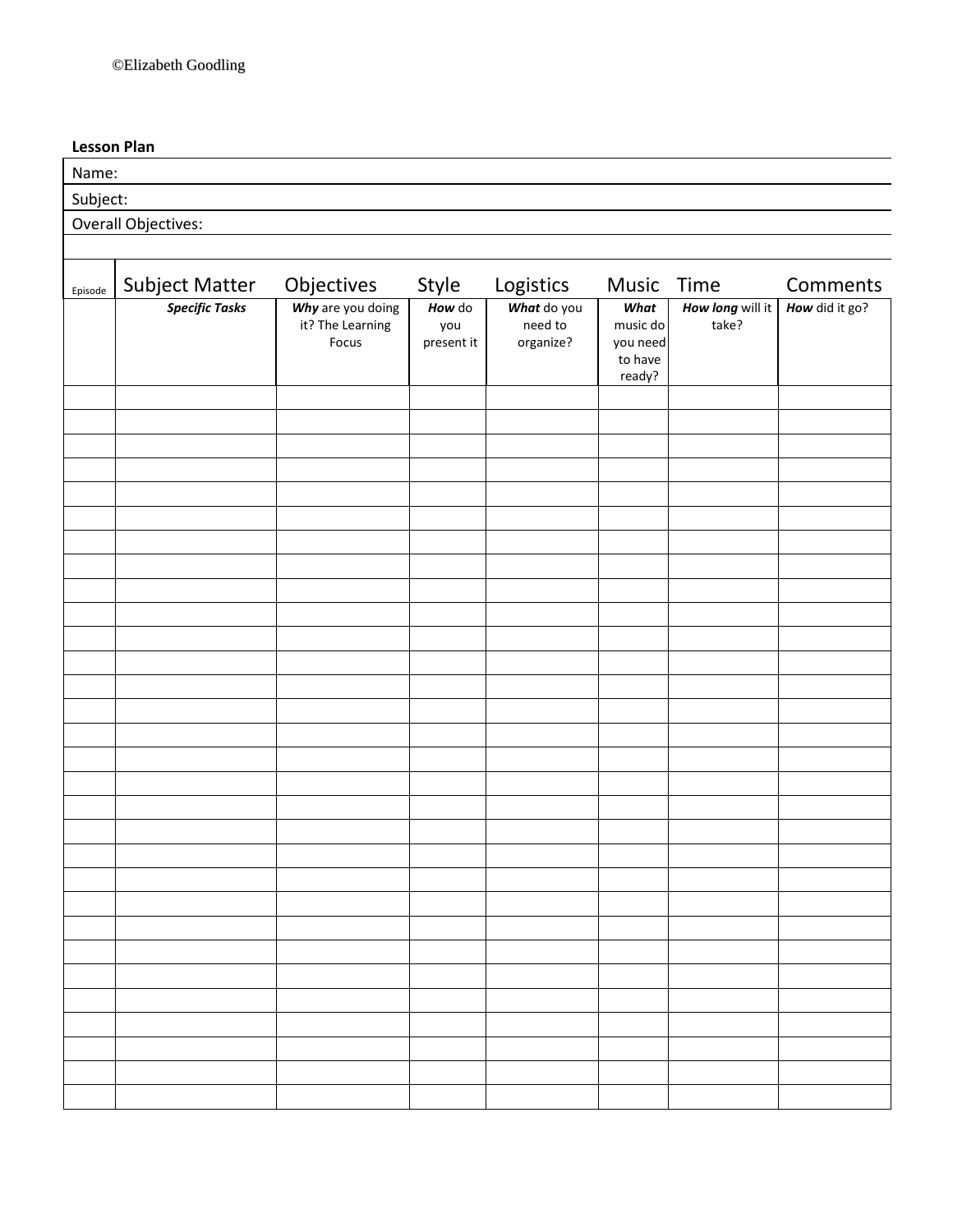|                                                                                                                                                                                                        | <b>A Sample Lesson Plan</b>                                                                          |                                                                                                 |                                     |                                                                                     |                    |          |  |  |
|--------------------------------------------------------------------------------------------------------------------------------------------------------------------------------------------------------|------------------------------------------------------------------------------------------------------|-------------------------------------------------------------------------------------------------|-------------------------------------|-------------------------------------------------------------------------------------|--------------------|----------|--|--|
| Week: 5<br>Subject: Elementary modern/contemporary dance technique<br>Overall objectives: Introduce falls, introduce Reciprocal Style, use Guided Discovery dialectic (see<br>example #4 in Chapter 8) |                                                                                                      |                                                                                                 |                                     |                                                                                     |                    |          |  |  |
| Episode                                                                                                                                                                                                | <b>Subject Matter</b><br><b>Specific Tasks</b>                                                       | Objectives<br>Learning focus                                                                    | Style                               | Logistics                                                                           | Time               | Comments |  |  |
| 1                                                                                                                                                                                                      | "What is a fall? What is<br>the one essential element<br>of a fall?" "Temporary<br>loss of balance!" | Understand nature of<br>falls, physics of a fall,<br>explore different falls.                   | $\mathbf{F}$<br>Guided<br>Discovery | Students sitting<br>informally on the floor.                                        | $5 \text{ min.}$   |          |  |  |
| $\overline{2}$                                                                                                                                                                                         | Do basic floor warm-up<br>that we've been working<br>on for three weeks.                             | Have students focus on<br>the sensation of gravity in<br>the body during the<br>warm-up.        | A<br>Cued<br>Response               | Students on the floor<br>in self- selected places<br>in lines and rows.             | $30 \text{ min}$   |          |  |  |
| 3                                                                                                                                                                                                      | Introduce sitting side fall                                                                          | Have students organize<br>mind/body to roll through<br>side fall, prepare for<br>kneeling fall. | $\overline{B}$<br>Practice          | Students choose<br>location, facing, etc.<br>Have task sheets.                      | $5 \text{ min.}$   |          |  |  |
| $\overline{4}$                                                                                                                                                                                         | Kneeling side fall                                                                                   | Introduce Reciprocal;<br>prepare for full standing<br>fall.                                     | $\mathcal{C}$<br>Reciprocal         | Have students get<br>partner nearest them.<br>Distribute checklists.                | $15 \text{ min}$ . |          |  |  |
| 5                                                                                                                                                                                                      | Full standing fall                                                                                   | Understand and trust<br>off-balance.                                                            | $\mathbf B$<br>Practice             | Students on the floor<br>in self- selected places<br>in lines and rows.             | $10 \text{ min}$ . |          |  |  |
| 6                                                                                                                                                                                                      | Dance phrase with<br>partial and full falls                                                          | Learn to incorporate falls<br>within a dance phrase.                                            | A<br>Cued<br>Response               | Students spread out<br>informally or in lines<br>and rows to learn dance<br>phrase. | $20 \text{ min}$ . |          |  |  |
| Etc.                                                                                                                                                                                                   |                                                                                                      |                                                                                                 |                                     |                                                                                     |                    |          |  |  |